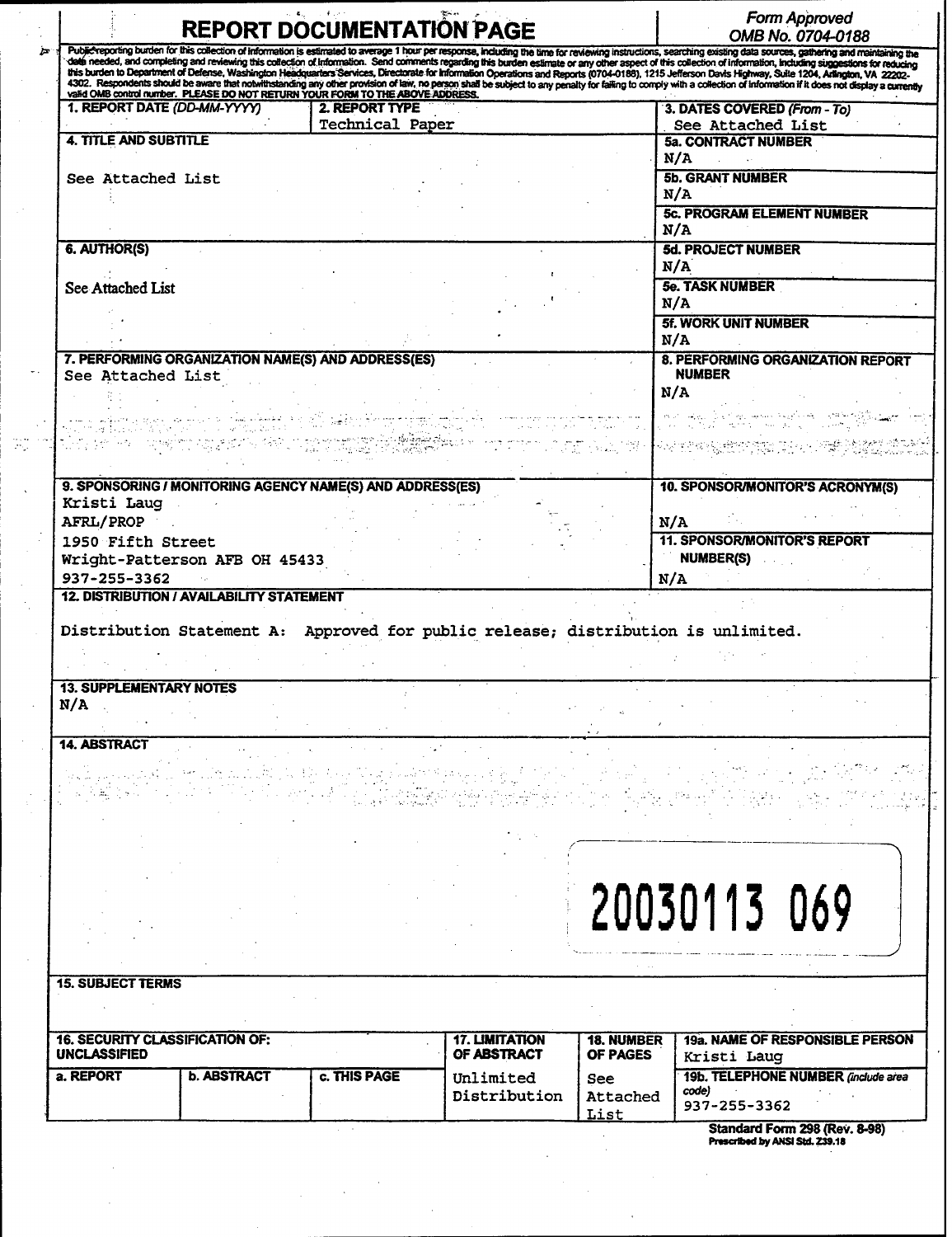

**Dual Fuol Sola Thermal Propulsion~ for LEO to GEO TrarvecIeai Rocket MAr\*WS** AP DIO OOR

# **AIAA 95-284.0 Dual Fuel Solar Thermal Propulsion for'LEO to GEG Transfer: Ideal Rocket Analysis**

Jesse F. Stewart and James **A.** Martin The University of Alabama Tuscaloosa, **AL 35487-0280.**

> **DISTRIBUTION STATEMENT A** Approved for Public Release Distribution Unlimited

## **31 st AIAA/ASME/SAE/ASEE Joint Propulsion Conference and Exhibit July 10-12,1995/San Diego, CA**

For permission to copy or republish, contact the American Institute of Aeronautics and Astronautica **370** LEnfant Promenade, **S.W.,** Washington, **D.C.** 20C24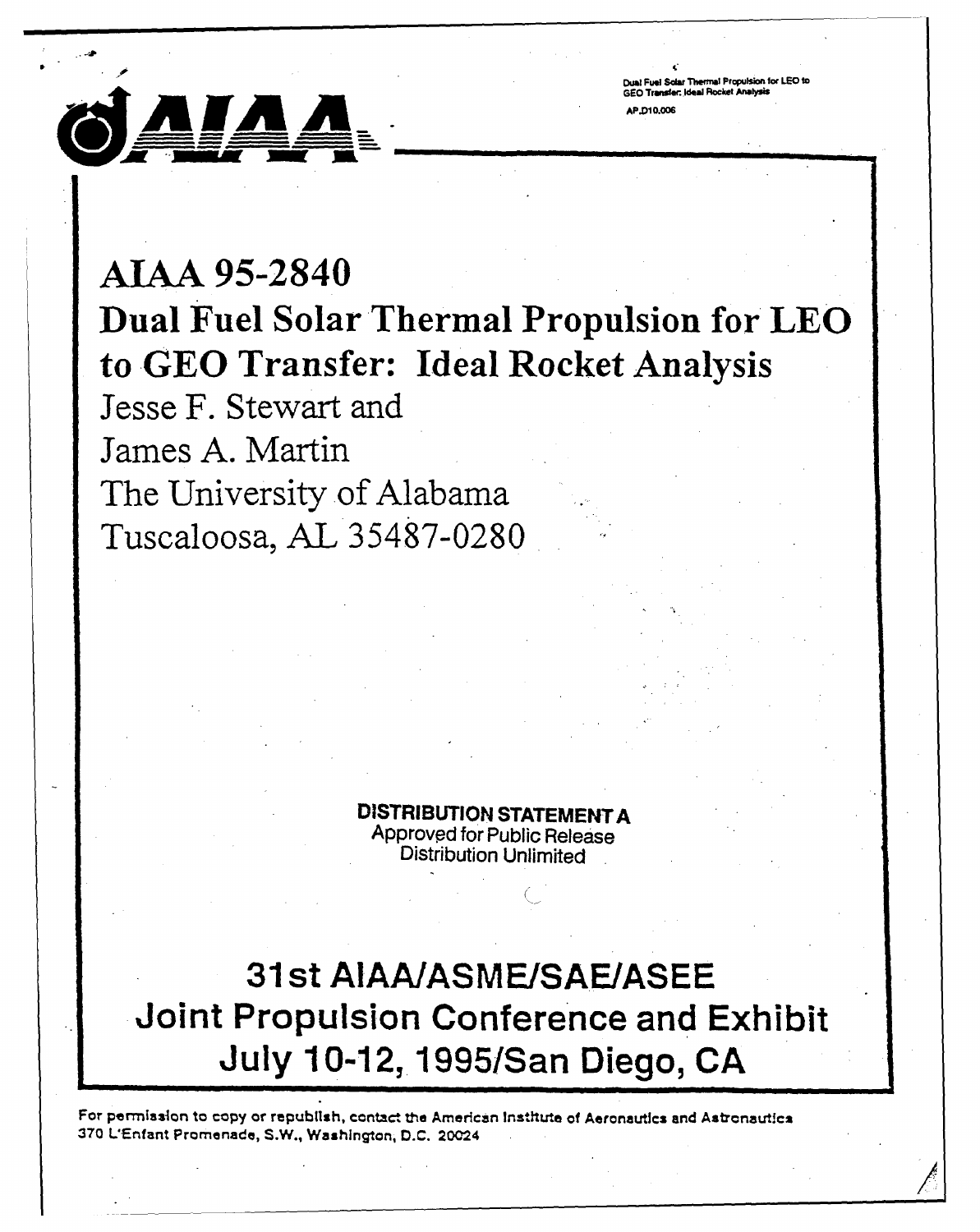## DUAL FUEL SOLAR THERMAL PROPULSION FOR LEO TO **GEO** TRANSFER: IDEAL ROCKET ANALYSIS

## Jesse F. Stewart<sup>\*</sup> James A. Martin" University of Alabama Tuscaloosa, **AL** 35487-0280

Analysis of a dual fuel solar thermal propulsion  $I_{sp}$  Specific impulse of propellant concept was performed based on a system designed at  $m_0$  Gross mass of vehicle NASA's Marshall Space Flight Center. The MSFC  $m_{bo}$  Burnout mass of vehicle NASA's Marshall Space Flight Center. The MSFC m<sub>bo</sub> Burnout mass of vehicle system uses a single fuel, hydrogen, to transfer 1,000 g<sub>0</sub> Gravitational acceleration at the system uses a single fuel, hydrogen, to transfer 1,000  $g_0$ pounds of payload from LEO to GEO. Ammonia and Earth's surface hydrogen are used by the dual fuel system and both  $m_{1bo}$  Mass after burn of first propellant propellants were considered for use in the early stages  $m_{20}$  Mass at start of second propellant of the mission. However, it was found that a system burn burning ammonia first was more suitable for the given  $m_{p1}$  Mass of first propellant mission. A fixed gross weight and the ideal rocket  $m_{p2}$  Mass of second propellant equation were used to calculate component weights.  $m_f^2$  Fixed mass of vehicle The analysis included some propellant losses. Payload  $m_{ps}$  Mass of vehicle's pow The analysis included some propellant losses. Payload **raps** Mass **of** yehicle's power system weight was initially decreased by the addition of  $m_{11}$  Tank mass for first propellant ammonia but it was increased by downsizing the power  $m_{12}$  Tank mass for second propellant system to provide 2 pound of thrust with ammonia  $P$  Power produced by thrust instead of with hydrogen. The analysis indicated that T Thrust produced by power system 1,000 pounds of payload could be placed into  $m_{\Delta v, prop}$  Propellant mass used to produce  $\Delta V$ geosynchronous orbit with an ammonia fraction of about 14 percent of the gross weight. The tank volume **Introduction** was decreased by 20 percent and the propellant lost to boiloff was decreased by 24 percent. Also, thrust to weight variation with change in ammonia weight successive solar thermal propulsion is a concept which makes weight variation with change in ammonia weight use of the sun's energy to heat a working fluid as a fraction was examined. Further analysis is required to means of providing thrust. **The** thrust is generated by fully weigh the benefits of a dual fuel solar thermal

| <b>MSFC</b>     | Marshall Space Flight Center    |
|-----------------|---------------------------------|
| <b>LEO</b>      | Low Earth Orbit                 |
| <b>GEO</b>      | Geosynchronous Equatorial Orbit |
| <b>RCS</b>      | <b>Reaction Control System</b>  |
| NH <sub>3</sub> | Ammonia                         |

Abstract H<sub>2</sub> Hydrogen AV Ideal velocity change

system.<br>sytem expanding a superheated f did through a nozzle. Note system.<br>that although the term "burn" is used throughout this Nomenclature report, no combustion actually occurs. It is used to<br>Nomenclature report of the use of percellent and is month to describe the use of propellant and is merely a convention established by the use of chemical rockets.<br>The thrust level achieved depends on the temperature,<br>properties, and exhaust velocity of the fluid. Because this thrust level is relatively low, the solar thermal concept can only be used as an upper stage to provide orbital transfers. Most of the solar thermal systems **Undergraduate, Student Member AIAA currently being studied use a single fuel.** The most Undergraduate, Student Member AIAA Associate Professor of Acrospace Engineering, efficient fuel to date is hydrogen.<sup>1</sup> However, there are<br>Associate Professor of Acrospace Engineering, problems with these systems such as small payload<br>volume and significant Copyright 0 1995 by **Jesse** F. Stewart. Published by solution to these problems is the development of a dual the American Institute of Aeronautics and fuel solar thermal engine. This report details the Astronautics, Inc. with permission initial stages of work on such a system. The dual fuel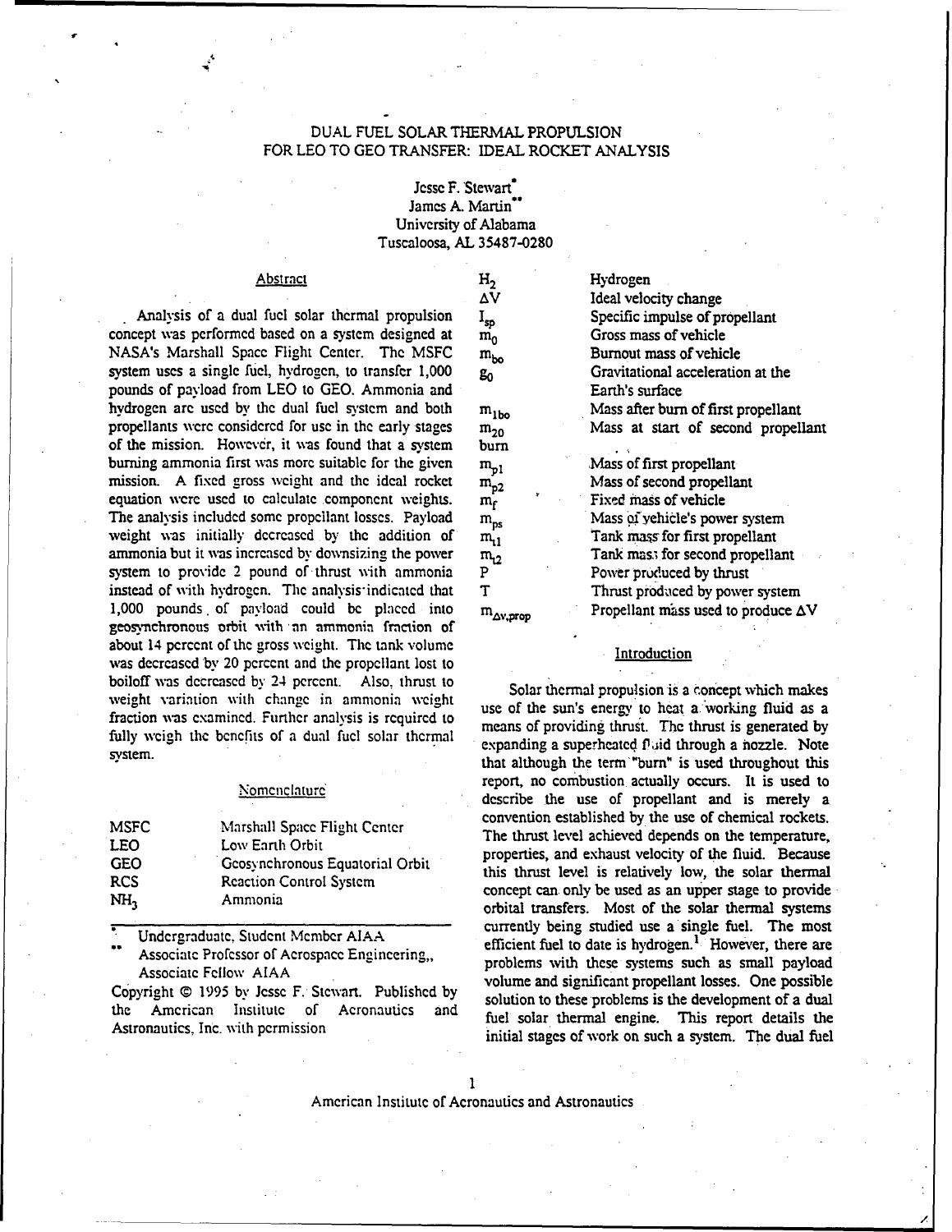during specific stages of the transfer mission, from low superheated. Thrust is created as high temperature earth orbit to geosynchronous equatorial orbit, in an hydorgen gas expands through the thruster nozzle.<br>attempt to overcome the shortcomings of a hydrogen The attitude of the spacecraft is controlled by a reaction attempt to overcome the shortcomings of a hydrogen The attitude of the spacecraft is controlled by a reaction only system.<br>
control system using a separate propellant supply.

thermal engine system developed at the NASA stage, a direct transfer, such as a Hohmann transfer, Marshall Space Flight Center in Huntsville, Alabama.<sup>1</sup> cannot be used. Also, the typical low thrust transfer, a Using the data from the MSFC analysis, the basic continuous burn spiral, cannot be used because the characteristics of the system were modeled. This solar thermal stage requires the sun to generate thrust. system was then modified to act as a dual fuel system. If a spiral trajectory were attempted, the vehicle would The ideal rocket analysis was performed using a pass behind the earth, the collectors would not be computer program. This program was used to find the illuminated, and no thrust would be generated. The weights of the components of the system. In addition trajectory that is followed involves multiple propellant data for a comparison of the thrust-to-weight ratio for **burns** and is illustrated in Figure **3.** To begin the each fuel before and after the switch point was orbital transfer, the vehicle increases its velocity by produced using a separate computer program. burning some propellant and moves from its circular

engineers. The data contained herein summarizes the approach, and the vehicle gradually brings its apogee findings of their feasibility study as reported in March altitude, the point farthest from Earth, to the of 1994.<sup>1</sup> The MSFC system uses hydrogen, with a destination altitude. The spacecraft then performs specific impulse of 860 seconds, to produce 2 pounds several burns at apogee to circularize its orbit. of thrust. It is designed to serve as an upper stage for a The MSFC system was used as a baseline case for Lockheed LLV3 launch vehicle and provides **-an** the development of a dual .fuel system. The MSFC alternative to chcmical upper stages. This alternative wcight estimates and mission performance parameters could deliver a greater payload weight for a given were used to develop a computer program to compute

consists of a single propellant tank, a solar energy In order to use the ideal velocity from the MSFC collector system. and an absorbcr/thrustcr system. The analysis, it was assumed that- the thrust-to-weight collector system consists of two off axis parabolic history was matched. This allowed the correct burnout mirrors mounted on a rotation and gimbal svstcm to weight to **be** determined. Variations with changes in allow tracking of the sun as the spacecraft changes trust-to-weight history were not included in the position. In order to minimize launch vehicle payload analysis. Propellant losses were considered and were volume requirements. the collectors arc inflated after calculated based on the MSFC estimates of boiloff, the upper stage has scpiratcd. They arc supported by a leakage, startup, shutdown, and plume impingement. torus around the perimeter, and are connected to the Plume impingement refers to the collision of ejected rotation and gimbal svstcm by rigidificd inflated struts. propellant with the portion of the spacecraft forward of The absorber system (Figure **lb)** is made up of a the exhaust nozzle. The results of the ideal rocket blackbody absorber cavity encircled by fuel preheater whcn only hydrogen was used. Table 1 presents a tubes. The thrust generation process is illustrated in summary of the component weights of the MSFC Figure 2. Sunlight passes from the collectors into the system, as determined by the computer program. secondary concentrator. The concentrated solar energy then heats the blackbody walls of the absorber cavity. Heat from the absorber cavity passes through insulation and into the liquid hydrogen flowing through the tubes.

cnginc is **designed to usc** ammonia and hydrogen **The** prchcatcd fucl thcn **flows** into the absorber and is control system using a separate propellant supply.

The work detailed in this report is based on a solar Because of the low thrust level of a solar thermal continuous burn spiral, cannot be used because the orbit to an elliptical one. Because of the low thrust MSFC Single Fuel System level, a  $\Delta V$  large enough to place the stage onto an ellipse that touches **GEO,** altitude is not possible, i.e. a A solar thermal engine concept was designed at Hohmann transfer is not possible. Thus, a number of the NASA Marshall Space Flight Center by a team of burns are made at perigee, the point of closest burns are made at perigee, the point of closest

launch vehicle capability. The weights of the components of the rocket. The The system developed at MSFC (Figure 1a) analysis was also based on the ideal rocket equation. windowless secondary concentrator leading to a analysis matched the **MSFC** results within **±3** percent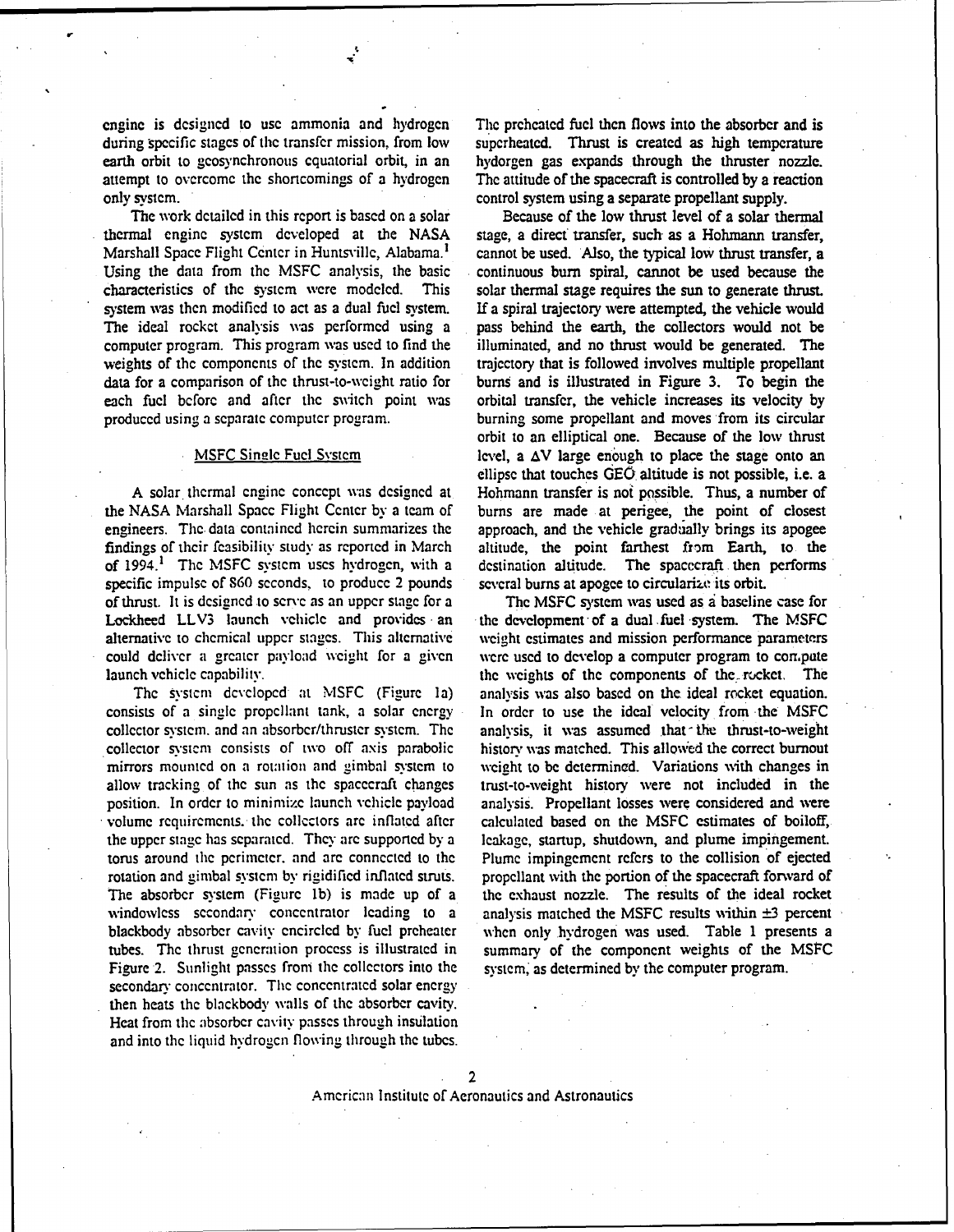| Tank Weight                   | 405 lb       | different propellants:                                                                                    |
|-------------------------------|--------------|-----------------------------------------------------------------------------------------------------------|
| Thermal Control System Weight | <u>97 lb</u> |                                                                                                           |
| Tankage Weight                | $502$ lb     | $\Delta V = \Delta V_1 + \Delta V_2$<br>(2)                                                               |
| Structure Weight              | 150 lb       |                                                                                                           |
| RCS Weight                    | $284$ $lb$   |                                                                                                           |
| Contingency Weight            | 266 lb       | where $\Delta V_1$ is the ideal velocity change produced by the                                           |
| <b>Fixed Weights</b>          | $235$ lb     | first propellant and $\Delta V_2$ is the ideal velocity change                                            |
| Power System Weight           | $28 + 1b$    | due to the use of the second. Equation 2 can be                                                           |
| Dry Weight                    | 1721 lb      | expressed in terms of specific impulses and masses by                                                     |
| Pavload Weight                | 983 lb       | substituting equation 1 on the right hand side.                                                           |
| <b>Burnout Weight</b>         | $2704$ lb    |                                                                                                           |
| Hydrogen Weight (w/ losses)   | 2696 lb      |                                                                                                           |
| Gross Weight                  | 5400 lb      | $\Delta V = I_{s1} g_0 \ln \frac{m_0}{m_{\text{iso}}} + I_{s2} g_0 \ln \frac{m_{20}}{m_{\text{iso}}}$ (3) |
|                               |              |                                                                                                           |

Because this work is only a preliminary step in the evaluation of the feasibility of solar thermal been expended, and m<sub>20</sub> is the mass of the spacecraft at propulsion, the orbital transfer considered in this the initiation of the burning of the second propellant. analysis is based on an ideal velocity approximation to In the ideal case  $m_{1bo}$  is equal to  $m_{20}$  because there are the multiburn transfer from low carth orbit (LEO) to' no losses in the instantaneous transition between fuels. geosynchronous equatorial orbit (GEO). Only The total mass of the spacecraft,  $n_0$ , is the sum of propellant losses due to boiloff, leakage, startup and component masses. shutdown, and plume impingement were considered. It should be noted that the procedure outlined below is based on mass. However. **the** actual analysis was performed using wcights. It is possible to calculate the items below using weight because weight is directly Burnout mass,  $m_{bo}$ , can also be broken down into proportional to mass, with the acceleration due to components. gravity at the Earth's surface as the proportionality constant. In other words, the weights calculated in the **flo** *= mf* + r + *m* -r **(5)** analysis are referenced to the surface of the Earth. Further study could consider such techniques as The component masses in equations 4 and 5 are trajectory integration to further determine the defined as follows: practicality of a dual fuel solar thermal engine.  $m_{n_1}$  is mass of first propellant

The basis for the analysis which follows is the  $m_{02}$  is mass of second propellant ideal rocket equation.<sup>2</sup> For a single fuel rocket, it can  $m_f$  is fixed mass (communications systems, be written as follows: control systems, etc.)

$$
\Delta V = I_{sp} g_0 \ln \frac{m_0}{m_{bo}} \tag{1}
$$

transfer,  $I_{\text{sn}}$  is the specific impulse of the fuel,  $g_0$  is the acceleration due to gravity at the earth's surface, m<sub>0</sub> is the initial mass at LEO, and  $m_{\text{ho}}$  is the burnout mass at **GEO.**

**TABLE 1 For the engine considered in this analysis, two** Weight Summary for MSFC System fuels are used in distinct stages of the transfer. Equation **I** must thus be modified to account for the different propellants:

$$
\Delta V = \Delta V_1 + \Delta V_2 \tag{2}
$$

$$
\Delta V = I_{s1} g_0 \ln \frac{m_0}{m_{\text{iso}}} + I_{s2} g_0 \ln \frac{m_{20}}{m_{\text{iso}}} \qquad (3)
$$

Ideal Rocket Equations Here I<sub>s1</sub> and I<sub>s2</sub> represent the specific impulses of the first and second fuels respectively. Also,  $m_{1bo}$  is the mass of the spacecraft after the initial propellant has

$$
m_0 = m_{bo} + m_{p1} + m_{p2} \tag{4}
$$

$$
m_{bo} = m_f + m_{ps} + m_{l1} + m_{l2} \tag{5}
$$

- 
- **raps** is mass of power system (thruster assembly, absorber, and collectors)

 $m_{11}$  is mass of tankage for first propellant

 $m_{12}$  is mass of tankage for second propellant

where  $\Delta V$  is the ideal velocity change required for the determined from the following equation:

$$
P = \frac{1}{2} T I_{sp} g_0 \tag{6}
$$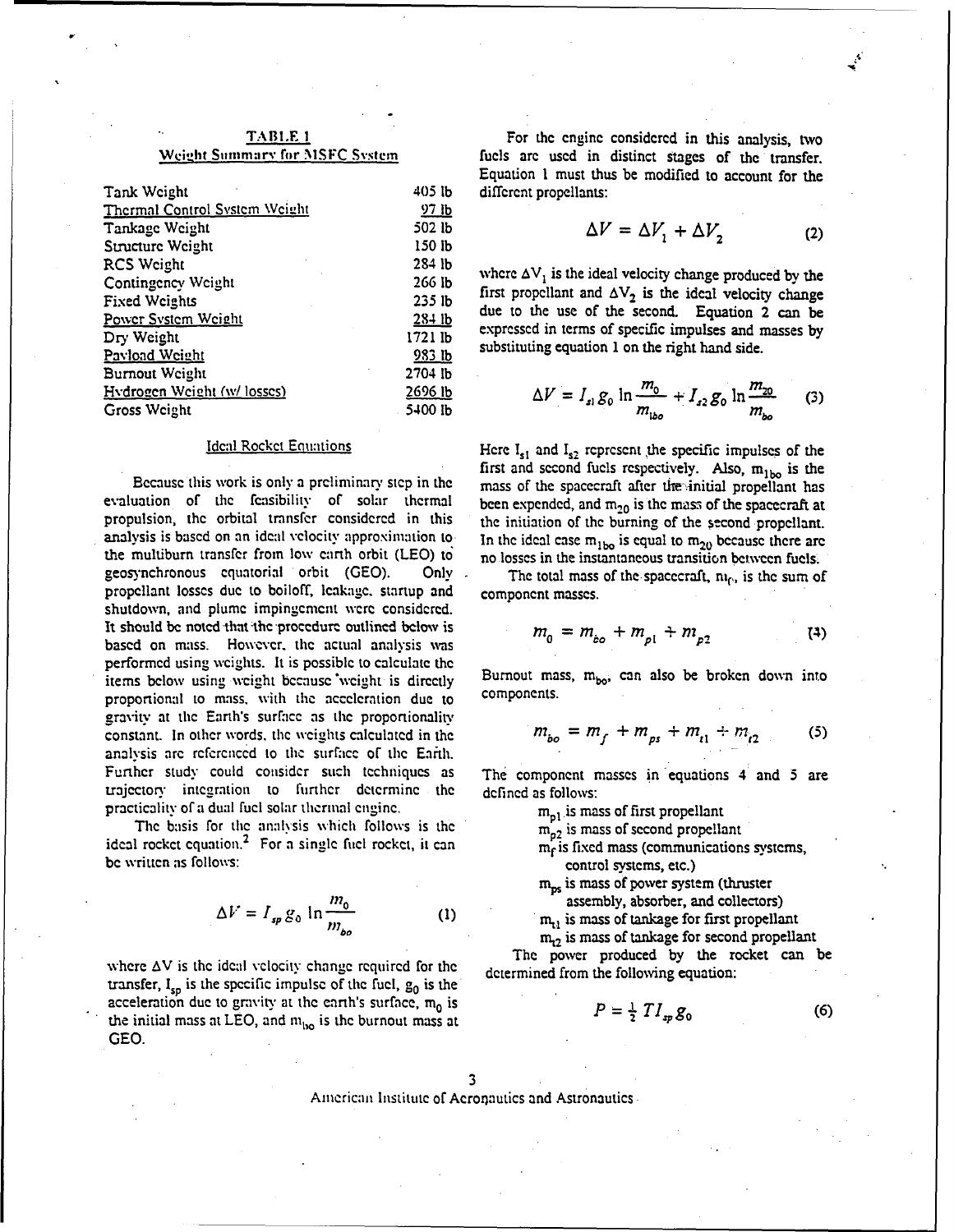the bascline case from the MSFC data was of the propulsion feed system; the electrical power<br>approximated and component masses for a duel fuel system; the guidance, navigation, and control system; approximated and component masses for a duel fuel system; the guidance, navigation, and control system; system were computed. and the communication system. Values for these

fucl solar thermal engine. By using hydrogen and a the ideal rocket equations, the following are calculated:<br>heavier fucl such as ammonia, tank volume and tank  $\Delta V$  due to propellant 1 burns,  $\Delta V$  due to propellant 2 heavier fuel such as ammonia, tank volume and tank weight can be decreased significantly from that required for a system using only hydrogen. This NH<sub>3</sub> tank weight, H<sub>2</sub> propellant weight, H<sub>2</sub> tank<br>volume decrease allows the spacecraft to carry a larger weight, and payload weight. These weights are volume decrease allows the spacecraft to carry a larger weight, and payload weight. These weights are<br>payload. Propellant losses can also be decreased as a creferenced to the surface of the Earth. The  $\Delta V$  due to payload. Propellant losses can also be decreased as a referenced to the surface of the Earth. The  $\Delta V$  due to result of the use of a dual fuel system. For example, propellant I is obtained directly from Eqn. 1 with  $m_{1bo$ result of the use of a dual fuel system. For example, liquid hydrogen tends to boil off at a significant rate, as much as 5 percent of weight over a 30 day mission.<sup>1</sup> By using a propellant with a higher boiling point, in from the total ideal  $\Delta V$ . This is then used to determine this case ammonia, in conjunction with the hydrogen, the final burnout weight at GEO by solving equation 1 the propellant lost to boiling can be reduced. The long term goal of this analysis is to determine if a dual fuel system can significantly benefit a LEO to GEO transfer

Several initial parameters were needed to begin are calculated as a fraction of propellant weight. For the analysis; the following values are based upon those Ammonia, tank weight is assumed to be 2 percent of used by MSFC. The ideal  $\Delta V$  for the transfer, from a propellant weight, and for hydrogen it is assumed to be LEO altitude of 400 nmi to GEO. was determined from  $15$  percent of propellant weight.<sup>3</sup> Notice that the tank the weight data from MSFC  $(m_0 = 5,400 \text{ lb}, m_{\Delta v,prop} =$  weight per unit volume is nearly equal for the two 2.140 lb). Using the ideal rocket equation (Eqn. 1), the propellants. Payload weight is the burnout weight, 2,140 lb). Using the ideal rocket equation (Eqn. 1), the propellants. Payload weight is the burnout weight, ideal  $\Delta V$  was calculated as 13.964 ft/s. The effective  $m_{\text{low}}$ , minus the fixed weight, the power system weig ideal  $\Delta V$  was calculated as 13.964 ft/s. The effective  $m_{\text{bo}}$ , minus the fixed weight, the specific impulse of hydrogen is 860 seconds, which and the propellant tank weights. specific impulse of hydrogen is 860 seconds, which and the propellant tank weights.<br>
produces 2 pounds of thrust in the system studied by The ideal rocket program was then modified to produces 2 pounds of thrust in the system studied by Marshall Space Flight Center.<sup>1</sup> Ammonia's ideal Marshall Space Flight Center.<sup>1</sup> Ammonia's ideal break the weights into the same components as those specific impulse is 480 seconds, compared to 990 expressed in the MSFC report. Table 2 gives the seconds for hydrogen. By taking a ratio of effective weight breakdown and the relationships used to find<br>specific impulse to ideal specific impulse, the effective the component weights. This was done to better specific impulse to ideal specific impulse, the effective the component weights. This was done to better specific impulse of ammonia was calculated to be  $417$  facilitate comparison with the given data. All the specific impulse of ammonia was calculated to be 417 seconds. A payload weight of 1,000 lb was calculated weights and weight ratios are based on data given in by MSFC's team of engineers. This was adopted as the the MSFC feasibility report, except those for ammonia by MSFC's team of engineers. This was adopted as the

computer program written in Microsoft QuickBASIC. the ratio of tank weight percentages (15/2). After<br>The inputs for the program were as follows: propellant providing a means of calculating component weights, The inputs for the program were as follows: propellant **I** fraction (without losses) of  $m_0$  ( $m_{p1}/m_0$ ), initial the code was adapted to account for propellant losses weight ( $m_0$ ). fixed weight, power system weight, due to boiloff, leakage, startup and shutdown, and weight  $(m_0)$ . fixed weight, power system weight, specific impulse of propellant 1, specific impulse of plume impingement. Also, extra fuel needed for such propellani 2, total ideal  $\Delta V$ , and a flag to indicate factors as residuals, reserves, and absorber failure was which propellant is used first, ammonia or hydrogen. included in the losses. The total loss of liquid which propellant is used first, ammonia or hydrogen. Included in the losses. The propellant fraction describes the amount of gross hydrogen was assumed to be 26 percent of the weight weight weight do be 26 percent of this loss was assumed to weight that is used to produce the ideal  $\Delta V$ ; it does not

By placing these equations in a computer program, include any losses. Fixed weight includes the weights baseline case from the MSFC data was of the propulsion feed system; the electrical power and the communication system. weights were taken from the MSFC feasibility report. Duail Fucl Systcm Power system weight is made up of the weights of the absorber and the collectors, which were also assumed There are possible advantages to developing a dual to be the same as the values given by MSFC. Using solar thermal engine. By using hydrogen and a the ideal rocket equations, the following are calculated: burns, burnout weight ( $m_{bo}$ ), NH<sub>3</sub> propellant weight, NH<sub>3</sub> tank weight, H<sub>2</sub> tank =  $(1 - m_{pl}/m_0)$  m<sub>0</sub>. The  $\Delta V$  due to propellant 2 burns is calculated by subtracting the  $\Delta V$  due to propellant 1 for  $m_{bo}$  with  $m_0$  equal to  $m_{1bo}$ . The weight of propellant **2** can be found by subtracting burnout weight and vehicle.<br>Several initial parameters were needed to begin are calculated as a fraction of propellant weight. For Ammonia, tank weight is assumed to be 2 pc-cent of

expressed in the MSFC report. Table 2 gives the weight breakdown and the relationships used to find target payload weight for **this** analysis. tankage. The ammonia thermal control system Analysis of the ideal rocket was performed using a percentage was calculated by direct proportion using<br>puter program written in Microsoft QuickBASIC. the ratio of tank weight percentages (15/2). After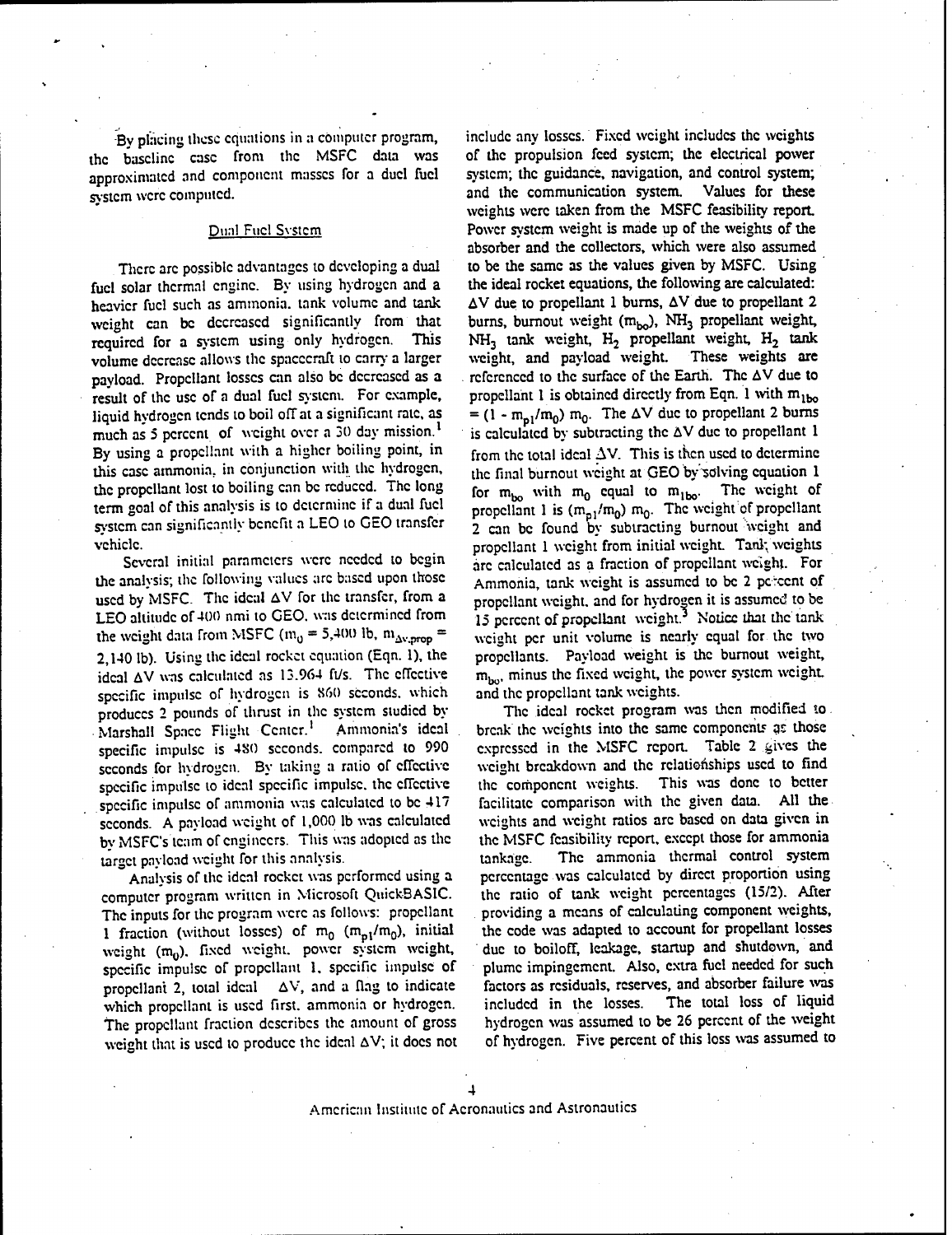were assumed to be the same as those for hydrogen. The boiling point of ammonia is much higher than that of liquid hydrogen. Thcrcforc, the boiloff losses for analysis. **The** ammonia fraction is the portion of gross ammonia can be neglected. The amount of ammonia weight that is used to produce a velocity change.<br>lost is therefore only 21 percent. This estimate is Figure 4 illustrates the change in propellant weight lost is therefore only 21 percent. This estimate is Figure 4 illustrates the change in propellar conservative because ammonia, with its higher with ammonia weight fraction increase. conservative because ammonia, with its higher with ammonia weight fraction increase. Total<br>molecular weight and larger molecules, would not leak propellant weight increases as a result of the increasing molecular weight and larger molecules, would not leak as fast as hydrogen. Using the above method, the ammonia weight. There is some benefit from the Marshall Space Flight Center data was approximated addition of ammonia; the weight of liquid hydrogen Marshall Space Flight Center data was approximated

|                                | <u>Component</u>                  | Mathematical Definition                                                             |
|--------------------------------|-----------------------------------|-------------------------------------------------------------------------------------|
|                                | Fixed Weight                      | $m_f$ = $m_{pfs}$ + $m_{eps}$ + $m_{gnc}$ + $m_{cs}$                                |
| $\bullet$                      | Propulsion Feed                   | $m_{\text{pfs}}$ = 83 lb                                                            |
|                                | System                            |                                                                                     |
| ۰                              | <b>Electrical Power</b>           | $m_{\text{cps}} = 63$ lb                                                            |
|                                | System                            |                                                                                     |
| ٠                              | Guidance, Navigation,             | $m_{\text{gnc}}$ = 80 lb                                                            |
|                                | Control                           |                                                                                     |
| ٠                              | Communications                    | $m_{\infty}$ = 9 lb                                                                 |
|                                | System                            |                                                                                     |
|                                | Power System                      | $m_{ps}$ = $m_{abs}$ + $m_{col}$                                                    |
|                                | Absorber                          | $m_{\text{abs}}$ = 100 lb                                                           |
|                                | Collectors                        | $m_{col}$ = 184 lb                                                                  |
|                                | Hydrogen Tankage                  | $m_{12}$ = $m_{pt2}$ + $m_{tcs2}$                                                   |
|                                | Propellant Tank                   | $m_{pl2}$ = .15 $m_{p2}$                                                            |
|                                | Thermal Control                   | $m_{1cs2}$ = .036 $m_{p2}$                                                          |
|                                | System                            |                                                                                     |
|                                | Ammonia Tankage                   | $m_{11} = m_{pt1} + m_{tcs1}$                                                       |
|                                | Propellant Tank                   | $m_{pl1} = .02 m_{pl}$                                                              |
|                                | Thermal Control                   | $m_{test}$ = .0048 $m_{pl}$                                                         |
|                                | System <sup>-</sup>               |                                                                                     |
|                                | Tank Support Structure            | $m_{LSS}$ = .037 ( $m_{pl}$ + $m_{p2}$ )                                            |
| <b>Reaction Control System</b> |                                   | $m_{res} = .03 m_0$                                                                 |
|                                | RCS Propellant                    | $m_{resp} = .022 \, m_0$                                                            |
|                                | Contingency Weight                | $m_{\text{cont}} = .2 (m_{\text{ps}} + m_{\text{f}} + m_{\text{t}} + m_{\text{t}})$ |
|                                |                                   | $m_{\text{rcs}}$                                                                    |
|                                | Secondary Structure and<br>$\sim$ | $m_{ssb} = .1(m_{pfs} + m_{abs} + m_{rcs} + m_{ej}$                                 |
|                                |                                   |                                                                                     |

be a result of boiloff.<sup>1</sup> Ammonia losses, except boiloff, Initially, ammonia was burned during the early were assumed to be the same as those for hydrogen. stages of the mission. Ammonia fraction (without losses) ( $m_{pl}/m_0$ ) was varied from 0 to 40 percent in the analysis. The ammonia fraction is the portion of gross within  $\pm 3$  percent. **decreases.** Therefore, there will be less propellant lost to boiloff. Figure **5** shows variation of burnout weight, TABLE **2** dry weight, and tank weight. This comes as a result Weight **Relationships** of the decrease in burnout weight shown in Figure **5.** All three weights decrease with increasing ammonia weight. The decrease in burnout weight results in a significant payload penalty. Figure **6** shows the **payload** weight change with increasing ammonia weight fraction. Figure 7 presents propellant volume variation with ammonia weight fraction. This figure SElctrical **Power** = **63 lb** illustrates that, because of the diTcrences in density of ammonia and hydrogen, the volume of propellant decreases significantly. This decrease allows morespace for payload.

> Consideration was also given to burning hydrogen during the early stages of the mission. This could cut boiloffand Iaakage losses compared **ion** mission which uses ammonia first. The analysis was performed at hydrogen fractions (without losses) from 15 to 39.6 percent of gross weight. The upper limit corresponds to the hydrogen only system. The results of this analysis are shown graphically in Figure 8. Payload weight was graphed against ammonia weight fraction to allow comparison to the previous system, which **burned ammonia first. Burning hydrogen first results** in a greater payload weight decrease for the same increase in ammonia fraction. This indicates that the concept which burns ammonia first is more suitable for the given mission; the analyses that follow were performed on this configuration.

### **System** Reduced Power System

Increasing the ammonia fraction resulted in a decrease in payload weight. In a effort to offset this decrease, the power system, which consists of the collectors, the absorber and the thruster, was collectors, the absorber, and the thruster, **Mrrs)** downsizcd to provide 2 pounds of thrust with ammonia instead of with hydrogen. The results shown in Baffles **mgnc** + m<sub>gnc</sub> + m<sub>cs</sub>) **12** Figures 4 through 7 are conservative because the

 $\overline{5}$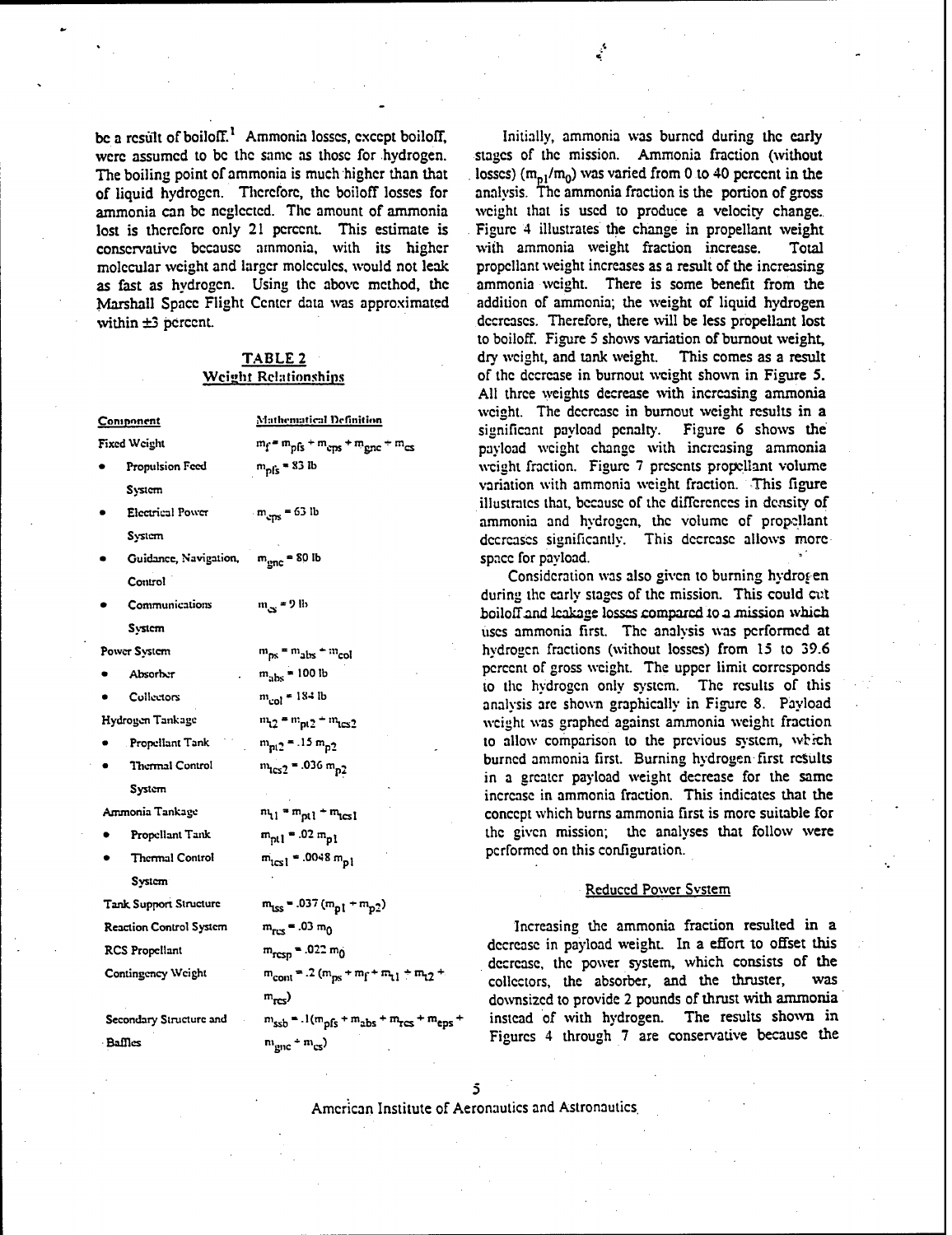thrust-to-weight would be increased, the ideal  $\Delta V$ would be decreased, and the payload would be increased with **a** more accuratc analysis. **A more** accurate analysis could include gravity and atmospheric drag losses and could involve consideration of the thrust-to-weight change. Equation 6 was used to perform the power system reduction. Using this formula, the amount of power required to produce the desired thrust level was computed for each propellant. The weights of the power system components were then adjusted by the ratio of power needed for ammonia to power needed for hydrogen. This ratio is equal to the ratio of specific impulses  $(I_{sp,N113}/I_{sp,112} = 0.485)$ . The computer program used in the previous analysis was modified to downsize the appropriate weights.

Figures 9 and 10 illustrate the changes that resulted in dry weight and payload weight as a result of downsizing the power system. Dry weight decreases with respect to the original power system. Some of the payload weight reduction shown in Figure 6 can be regained by downscaling the power system. The Also, the thrust-to-weight variation with changes resulting **payload** weight variation can be seen in in the ammonia weight fraction was considered. Figure 10. For ammnonia fractions up to about 0.16, Downsizing the power system will reduce the thrust-tothere is **a** payload weight increase as we!l as a tank wcight after the fuel switch. This reduction will volume decrease, compared to the hydrogen only increase the ideal velocity. The results of this analysis system. Burnout weight, tank weight, propellant are therefore optimistic. The governing equations in weight and propellant volume remained the same as this portion of the analysis were the ideal rocket weight, and propellant volume remained the same as those for the MSFC power system. equation (Eqn. 1) and the power equation (Eqn. 6).

the target payload wcight of **1,000** pounds can be using a computer code. Ammonia fractions from 0 to achieved with an namonia fraction of about 14 0.4 were considered. Figure 11 shows the thast-topercent. Table 3 provides a weight summary for the wcight variance as propellant is burned and weight is dual fuel system. Compared the MSFC hydrogen decreased. The upper curve in the figure represents the only system, the total internal tank volume was thrust-to-weight for the MSFC system using only reduced from about **610** cubic feet to about 485 cubic hyvdrogen. The bottom curve represents the downsized feet, a decrease of about 20 percent. This decrease in power system with an immediate switch to hydrogen, tank volume allows more space for payload. In i.e. no ammonia is burned. For the dual fuel system, addition, the total tank weight **was** reduced from about the thrust-to-weight variation follows the **top** curve 500 pounds to about 400 pounds. once **apain** a 20% until the fuel switch occurs. It then drops along one of decrease. This resulted in a 17 percent decrease in dry the vertical lines to the bottom curve. Each vertical weight, from **1.720** pounds to 1.430 pounds. The line represents a different fuel switch point, expressed losses from boiloff were reduced from 107 pounds to in terms of ammonia fraction of gross weight. Figure **81** pounds, a 24 percent dccresc.. The dual fuel 12 illustrates the change in ideal AV with decreasing system, burning ammonia in the carly stages of the weight. Note that for higher ammonia veight mission, is able to deliver the same payload as the fractions, a larger  $\Delta V$  is obtained at the propellant MSFC system with a reduction in tank volume, tank switch. The propellant switch can be seen as a change weight, dry weight, and boiloff losses.  $\cdot$  in the slope of the curves. The curve with a shallower

| TABLE 3 |                                     |  |  |  |  |
|---------|-------------------------------------|--|--|--|--|
|         | Weight Summary for Dual Fuel System |  |  |  |  |

| Ammonia Tank Weight           | 18 <sub>b</sub>                           |
|-------------------------------|-------------------------------------------|
| Thermal Control System Weight | 5lb                                       |
| Ammonia Tankage Weight        | 23 lb                                     |
| Hydrogen Tank Weight          | 308 lb                                    |
| Thermal Control System Weight | 74 lb                                     |
| Hydrogen Tankage Weight       | 382 lb                                    |
| Structure Weight              | 154 lb                                    |
| RCS Weight                    | $28+1b$                                   |
| Contingency Weight            | 218 <sub>b</sub>                          |
| Fixed Weights                 | $235$ lb                                  |
| <b>Power System Weight</b>    | 138 lb                                    |
| Dry Weight                    | 1434 lb                                   |
| Pavload Weight                | 1000 Њ                                    |
| Burnout Weight                | 2434 lb                                   |
| Ammonia Weight (w/losses)     | $915$ $lb$                                |
| Hydrogen Weight (w/losses)    | $\frac{2051 \text{ lb}}{2051 \text{ lb}}$ |
| Gross Weight                  | 5400 lb                                   |

The results shown graphically above indicate that The variation in thrust-to-weight ratio **was** computed slope corresponds to the burning of ammonia and the curves with steeper slopes correspond to the use of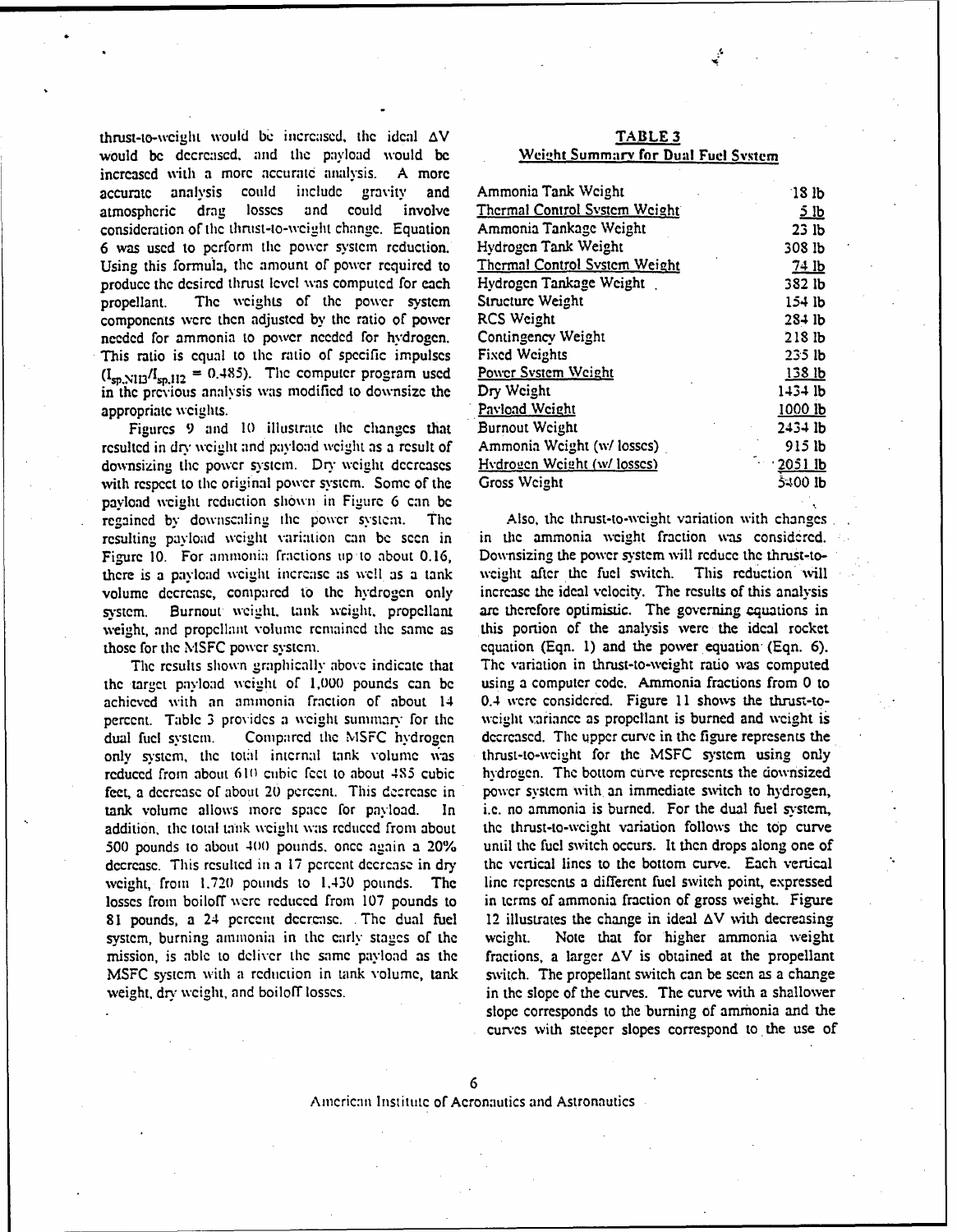hydrogen. Figure 13 shows the thrust-to-weight of the mission, the payload weight decreases more variation with change in  $\Delta V$ . The uppermost curve drastically than when ammonia is burned first. variation with change in  $\Delta V$ . The uppermost curve drastically than when ammonia is burned first.<br>represents the burning of ammonia. At the fuel Therefore, it was concluded that the engine that uses represents the burning of ammonia. At the fuel Therefore, it was concluded that the engine that uses change, there is a step change to a lower curve. The ammonia first is more suitable for a LEO to GEO change, there is a step change to a lower curve. The ammonia first is more suitable for a LEO to GEO center curve represents the thrust-to-weight variation transfer. By downsizing the power system to give an center curve represents the thrust-to-weight variation transfer. By downsizing the power system to give an of the MSFC system with hydrogen only. Note that, as ammonia thrust level of 2 pounds, the payload weight of the MSFC system with hydrogen only. Note that, as ammonia thrust level of 2 pounds, the payload weight a function of  $\Delta V$ , the thrust-to-weight remains higher that was lost by addition of ammonia was regained. It a function of  $\Delta V$ , the thrust-to-weight remains higher with higher ammonia fractions. The above analysis illustrates that using a dual fuel systcm. there **arc** could be achieved with an ammonia fraction of 14 changes in the thrust-to-weight and  $\Delta V$  history of the mission. internal tank volume, tankage weight, dry weight, and

determine the relationship between the benefits and the beenefited bed performed to completely define the benefits and the costs of a dual fuel solar thermal system. Such an costs of a dual fuel solar thermal upper stage. The penalties of a dual fuel solar thermal system. Such an most paramount of these considerations is a cost analysis could be accomplished using trajectory most paramount of these considerations is a cost analysis could be accomplished using trajectory<br>analysis. Also losses from gravity, non-ideal burns. Integration techniques. Also, a trade-study-concerning analysis. Also, losses from gravity, non-ideal burns, integration techniques. Also, a trade study concerning and atmospheric drag should be considered. The different types of power systems could shed more light and atmospheric drag should be considered. The different types of power systems could shed more lig<br>inclusion of these losses could give greater accuracy to on the benefits of dual fuel solar thermal propulsion. inclusion of these losses could give greater accuracy to the analysis. Trajcctory intcgration would be a logical means of determining these losses. In addition, the References propellant losses could be defined more precisely by determining the ammonia that is lost to leakage, startup/shutdown, and plume impingement. *Thermal Upper Stage (STUS) Feasibility Study,* NASA. Consideration of the thrust-to-weight variation could Marshall Space Flight Center, March 1994. also prove useful in the evaluation of a dual fuel system. Trade studies concerning different types of 2. Sutton, George P., Rocket Propulsion Elements. An power systems could shed more light on the benefits of Introduction to the Engineering of Rockets. Sixth dual fuel solar thermal propulsion. This could include Edition, John Wiley & Sons, New York, NY, 1992. a variable geometry nozzle to make the most efficient use of both fiels. By taking these additional topics into **3.** Wcsterman, Kurt and R. F. Rochow, *Solar Hybrid* account. the benefits and thc costs of a du:l fuel solar *Power and Propulsion System,* Babcock & Wilcox, thermal system could be more accurately determined. Advanced Systems Engineering.

## Conclusions

The results presented herein provide evidence that there arc bcncfits to be gained from the use of a dual fuel configuration for a solar thermal orbital transfer vehicle. The addition of ammonia as the initial propellant caused a decrease in payload weight capacity despite the increase in available volume and decrease in tank weight. The increasing ammonia weight caused an the increase in the total propellant weight because the specific impulse of ammonia is significantly lower than that of hvdrogcn. The volume decrease, however, allows the payload to take up more space. When hydrogen is used during the early stages

was discovered that the target payload of 1,000 pounds could be achieved with an ammonia fraction of 14 boiloff losses. More space is available for payload as a Future Considcrations result of the decreased tank volume. **A** more accurate analysis of the system with the inclusion of gravity, Some further analyses are required to fully non-ideal burns, and atmospheric drag losses needs to remine the relationship between the benefits and the benefits on the performed to completely define the benefits and the

1. Patel, Saroj and William J. Emrich, Jr., Solar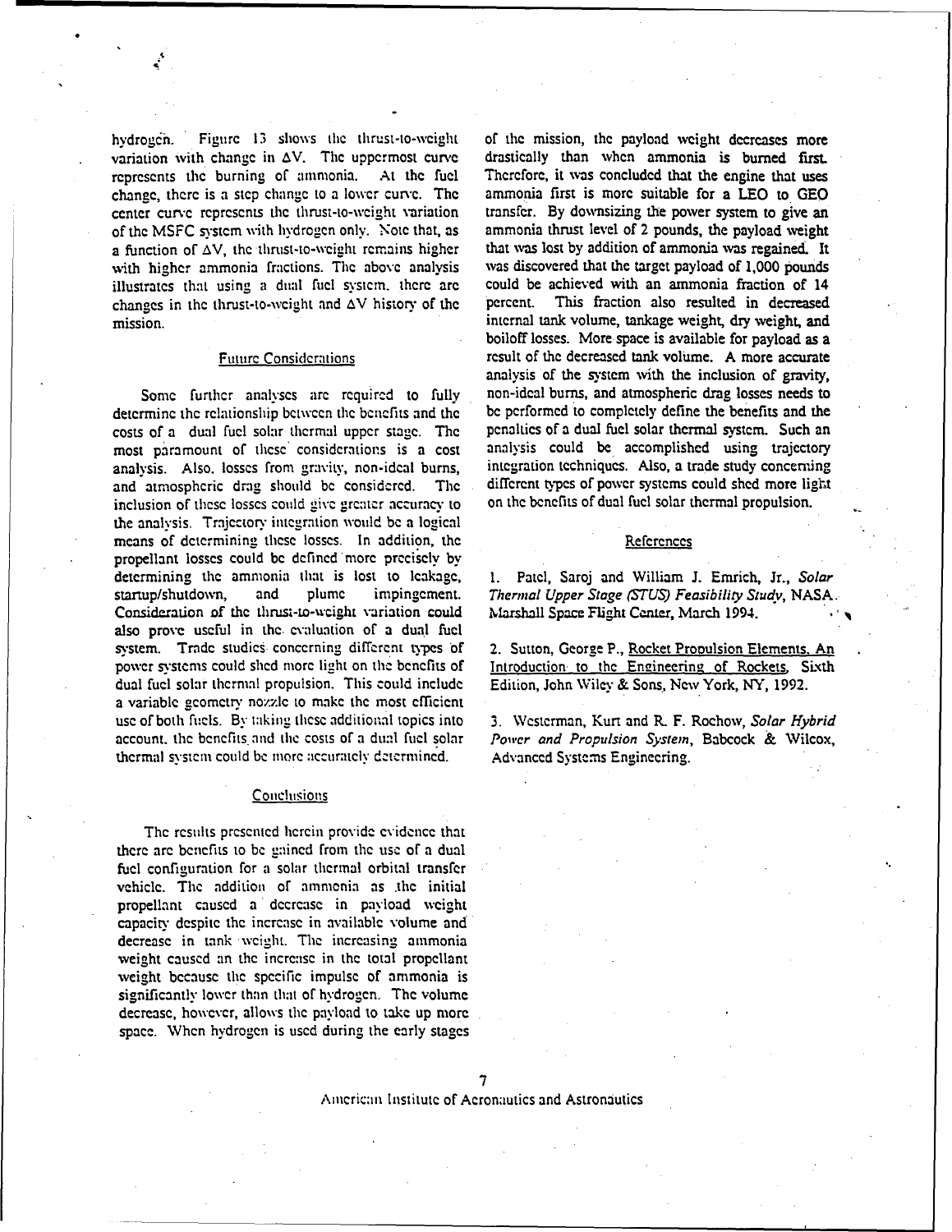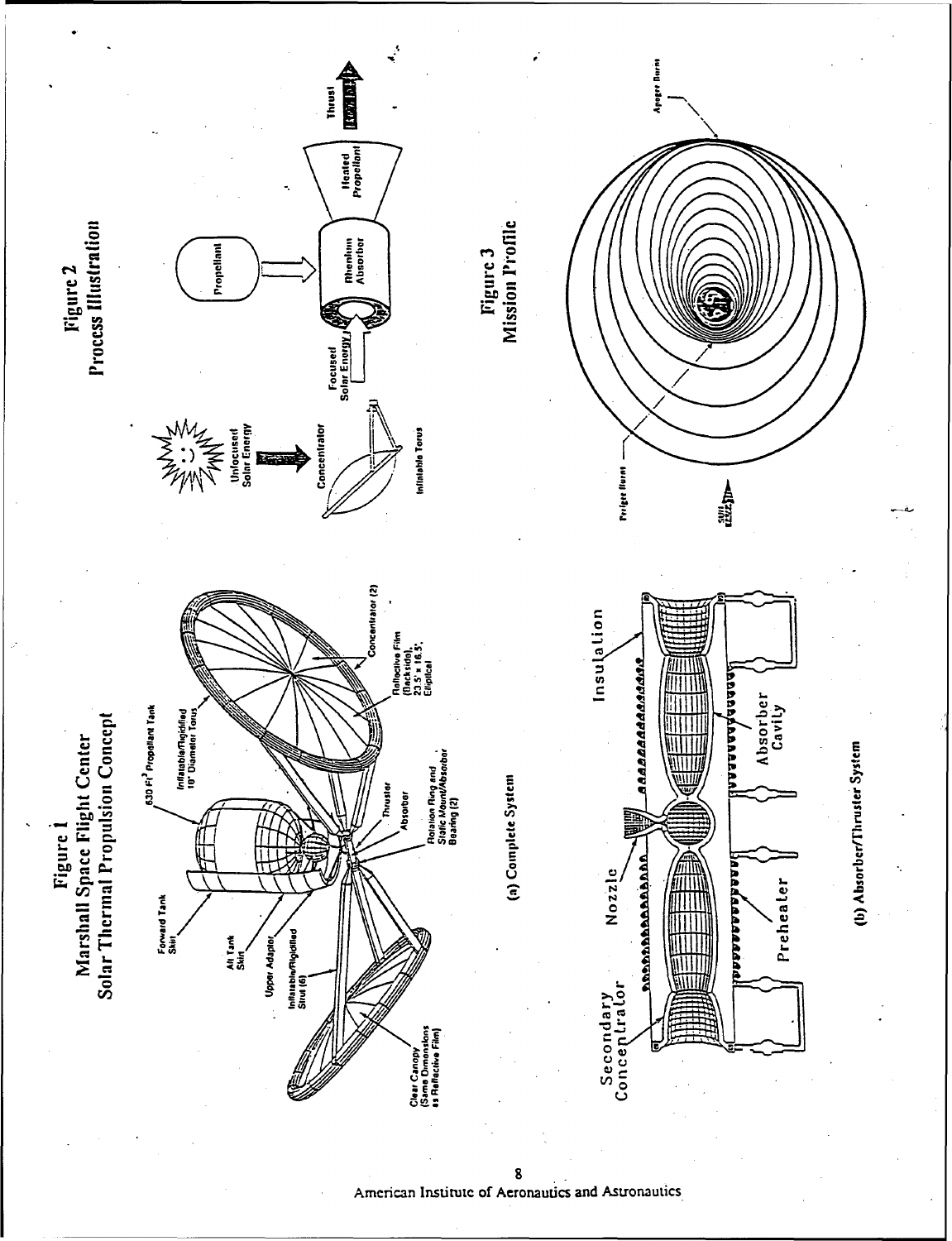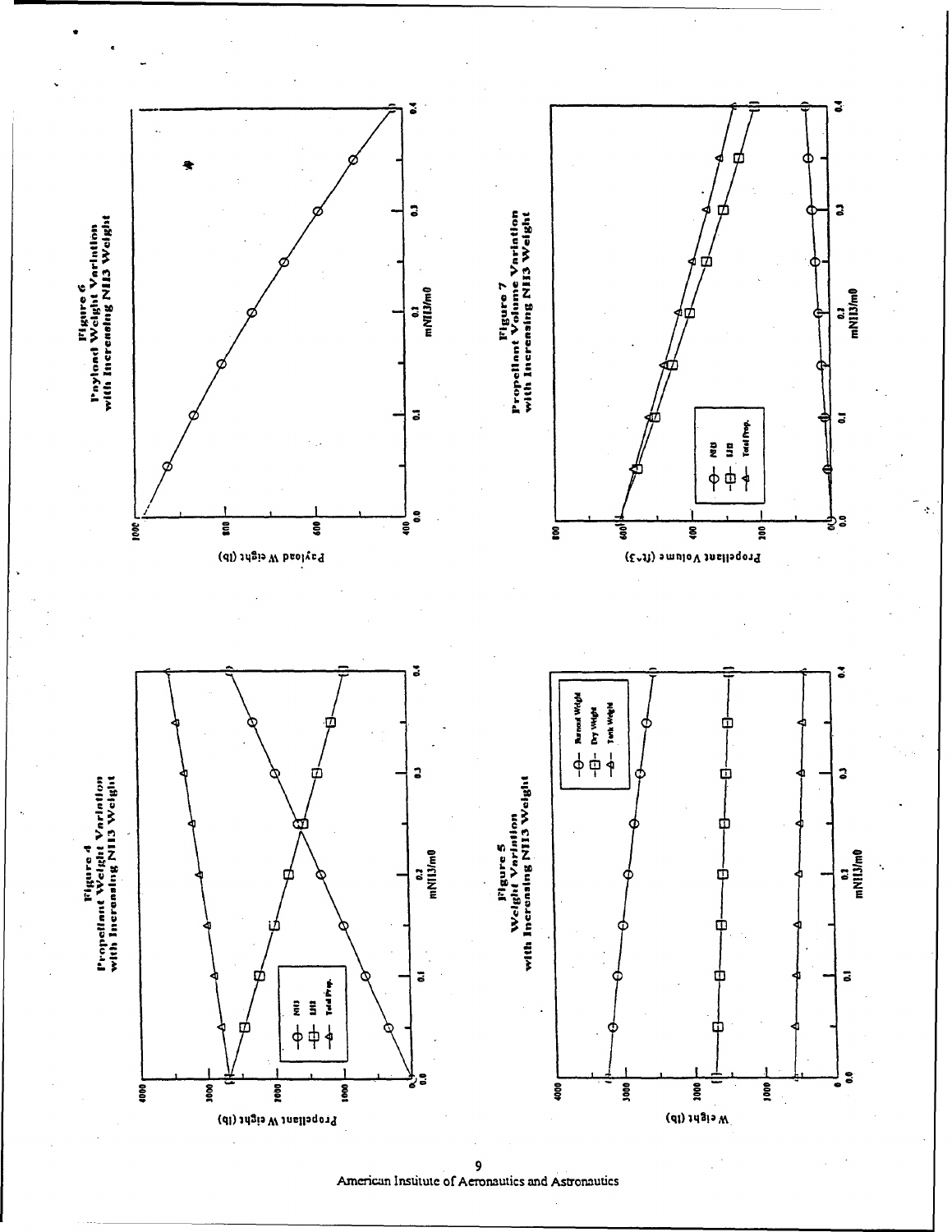